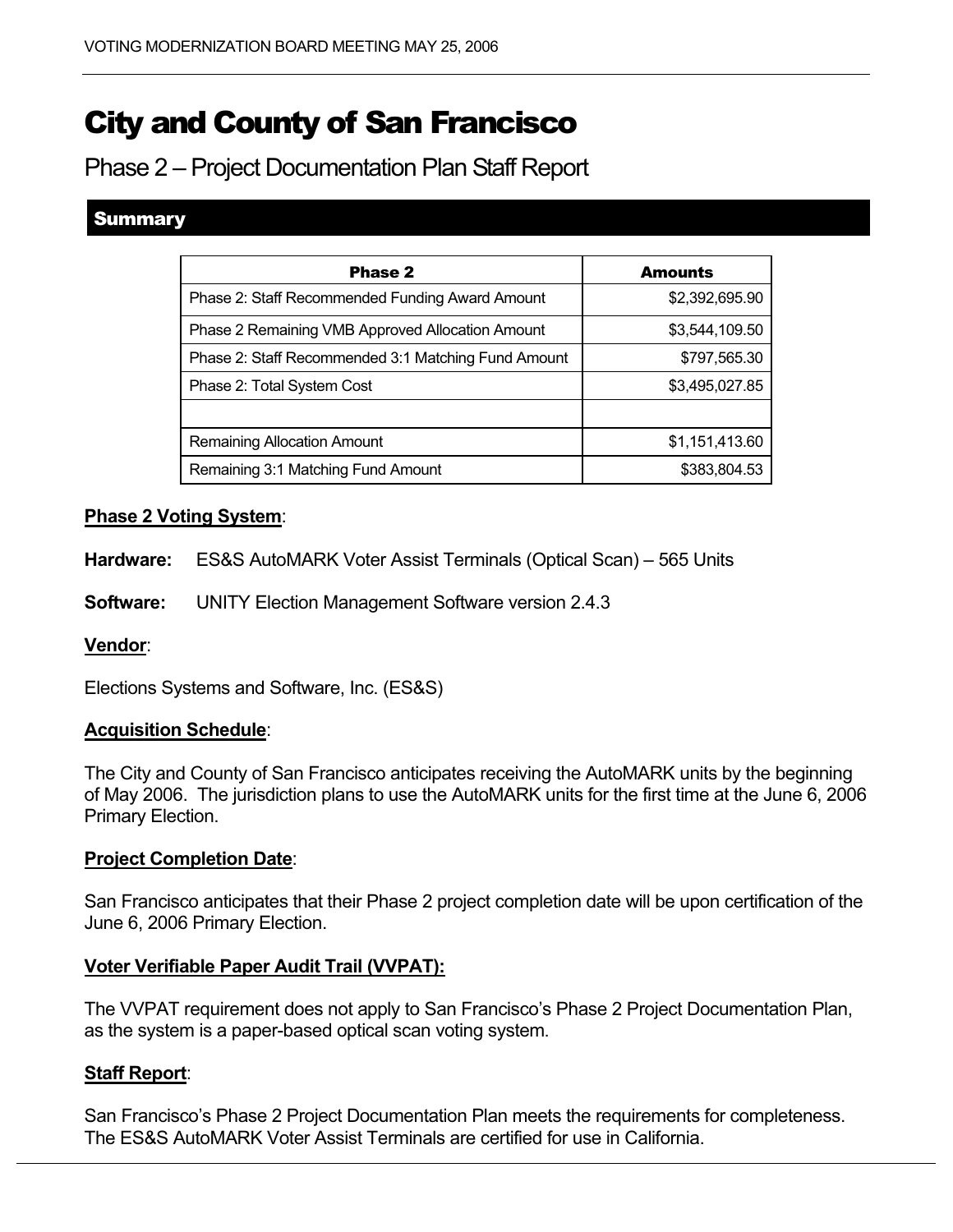#### VOTING MODERNIZATION BOARD MEETING MAY 25, 2006

San Francisco County Phase 2 – Project Documentation Plan Staff Report

At the March 19, 2003 meeting of the Voting Modernization Board, the Board approved San Francisco's Phase 1 Project Documentation Plan and awarded funding for the reimbursement of the county's purchase of the 682 ES&S Optech III-P Eagle precinct based optical scan units and 2 Optech IV-C central count optical scan ballot tabulators.

San Francisco's current optical scan voting system includes the Ranked Choice Voting (RCV) enhanced system software component mandated by the City and County of San Francisco charter. The certification of that RCV component expired in December 2005. The AutoMARK is not certified for use with San Francisco's existing voting system, so currently, if San Francisco uses the AutoMARK with their existing system, it must be run separately as an independent voting system with a different version of the Unity Election Management system San Francisco will be required to print two types of ballots for the polling places (i.e., one set for the Eagle Optical Scan Units and one set for the AutoMARK units.) Finally, it should be noted that an obstacle to the possible certification of the existing Optech III-P Eagles to work with the AutoMARK units and that newer version of Unity is that the Optech III-P Eagles are not compliant with the federal 2002 Voting System Standards.

Based upon feedback from the public, the certification status of AutoMARK and the county's existing contract with ES&S, San Francisco extended its existing contract with ES&S to purchase the AutoMARK units to comply with the Help America Vote Act (HAVA). San Francisco believes that the deployment of Phase 2 AutoMARK Voter Assist Terminal optical scan units will bring the county into compliance with the HAVA and state accessibility requirements. One AutoMARK Voter Assist Terminal unit will be placed in every polling place in San Francisco to assist voters with a variety of disabilities to vote privately and independently. The AutoMARK offers touch screen capabilities but is not a vote-recording device.

San Francisco plans to conduct a voter education and outreach program for voters in their county on how to use the new AutoMARK voting equipment. The county plans to incorporate pertinent information on the new AutoMARK units in their poll worker training curriculum. The county also plans to provide poll workers with surveys to evaluate the AutoMARK units.

San Francisco will only receive VMB payments once it has submitted detailed invoices for the certified voting equipment. Please note that the staff-proposed funding award is based upon allowable reimbursement under Proposition 41 for voting equipment hardware and software only. The delivery, installation, package removal, battery chargers and related support services line items listed in the San Francisco contract with ES&S would not be covered as a reimbursable claim under Proposition 41.

## **Staff Recommendation**:

It is our recommendation that San Francisco's Phase 2 Project Documentation Plan be approved and a Funding Award letter be issued in the amount of \$2,392,695.90.